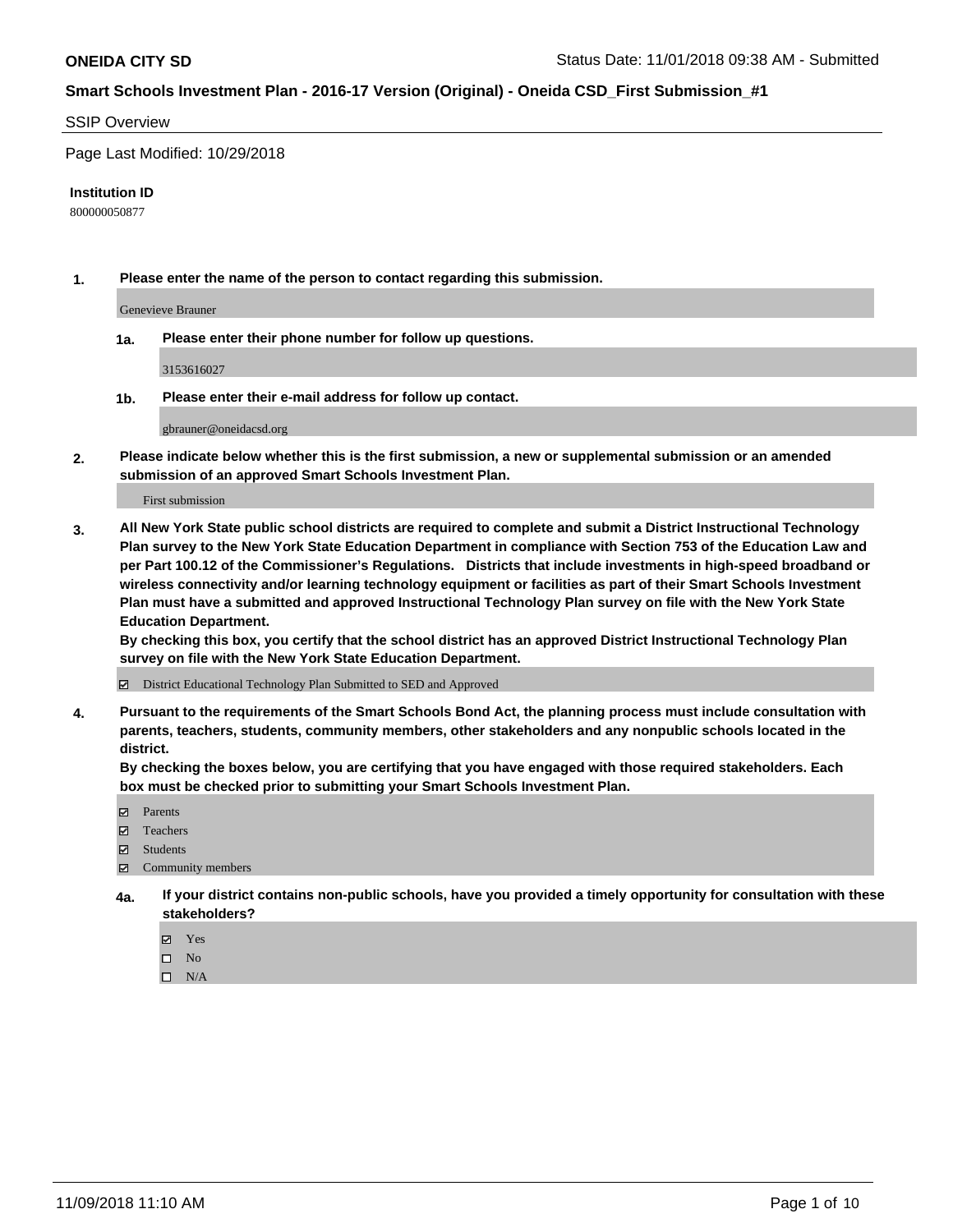#### SSIP Overview

Page Last Modified: 10/29/2018

#### **5. Certify that the following required steps have taken place by checking the boxes below: Each box must be checked prior to submitting your Smart Schools Investment Plan.**

- The district developed and the school board approved a preliminary Smart Schools Investment Plan.
- $\boxtimes$  The preliminary plan was posted on the district website for at least 30 days. The district included an address to which any written comments on the plan should be sent.
- $\boxtimes$  The school board conducted a hearing that enabled stakeholders to respond to the preliminary plan. This hearing may have occured as part of a normal Board meeting, but adequate notice of the event must have been provided through local media and the district website for at least two weeks prior to the meeting.
- The district prepared a final plan for school board approval and such plan has been approved by the school board.
- $\boxtimes$  The final proposed plan that has been submitted has been posted on the district's website.
- **5a. Please upload the proposed Smart Schools Investment Plan (SSIP) that was posted on the district's website, along with any supporting materials. Note that this should be different than your recently submitted Educational Technology Survey. The Final SSIP, as approved by the School Board, should also be posted on the website and remain there during the course of the projects contained therein.**

SSBA BOE Presentation 6.2015.docx

**5b. Enter the webpage address where the final Smart Schools Investment Plan is posted. The Plan should remain posted for the life of the included projects.**

https://www.oneidacsd.org/departments/technology/smart\_schools\_bond\_act

**6. Please enter an estimate of the total number of students and staff that will benefit from this Smart Schools Investment Plan based on the cumulative projects submitted to date.**

2,550

**7. An LEA/School District may partner with one or more other LEA/School Districts to form a consortium to pool Smart Schools Bond Act funds for a project that meets all other Smart School Bond Act requirements. Each school district participating in the consortium will need to file an approved Smart Schools Investment Plan for the project and submit a signed Memorandum of Understanding that sets forth the details of the consortium including the roles of each respective district.**

 $\Box$  The district plans to participate in a consortium to partner with other school district(s) to implement a Smart Schools project.

**8. Please enter the name and 6-digit SED Code for each LEA/School District participating in the Consortium.**

| <b>Partner LEA/District</b> | <b>ISED BEDS Code</b> |
|-----------------------------|-----------------------|
| (No Response)               | (No Response)         |

**9. Please upload a signed Memorandum of Understanding with all of the participating Consortium partners.**

(No Response)

**10. Your district's Smart Schools Bond Act Allocation is:**

\$2,067,289

**11. Enter the budget sub-allocations by category that you are submitting for approval at this time. If you are not budgeting SSBA funds for a category, please enter 0 (zero.) If the value entered is \$0, you will not be required to complete that survey question.**

|                                              | Sub-               |
|----------------------------------------------|--------------------|
|                                              | <b>Allocations</b> |
| <b>School Connectivity</b>                   | 430,863            |
| <b>Connectivity Projects for Communities</b> |                    |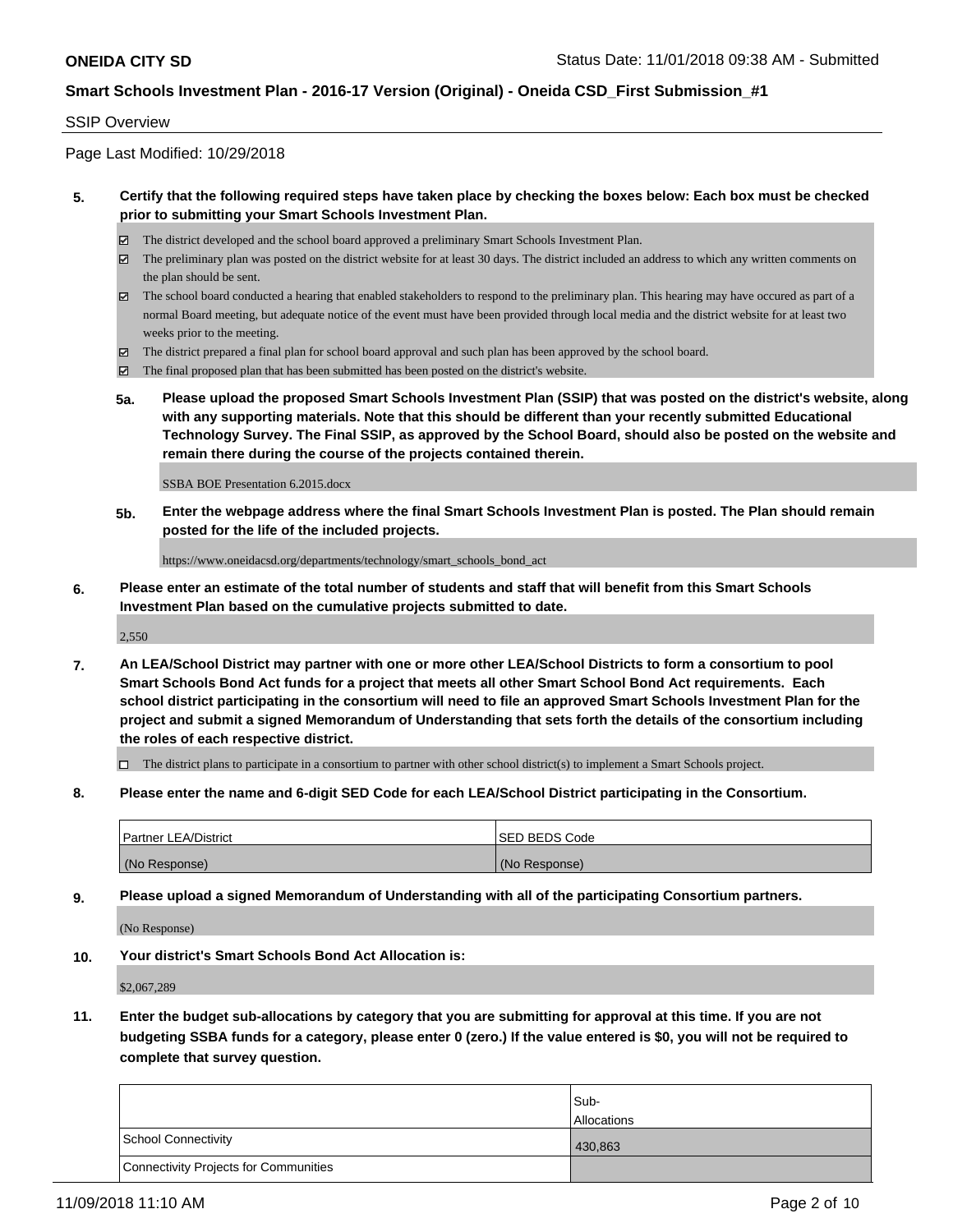# SSIP Overview

Page Last Modified: 10/29/2018

|                                    | Sub-<br>Allocations |
|------------------------------------|---------------------|
|                                    |                     |
| Classroom Technology               |                     |
| Pre-Kindergarten Classrooms        |                     |
| Replace Transportable Classrooms   |                     |
| <b>High-Tech Security Features</b> | Û                   |
| Totals:                            | 430,863             |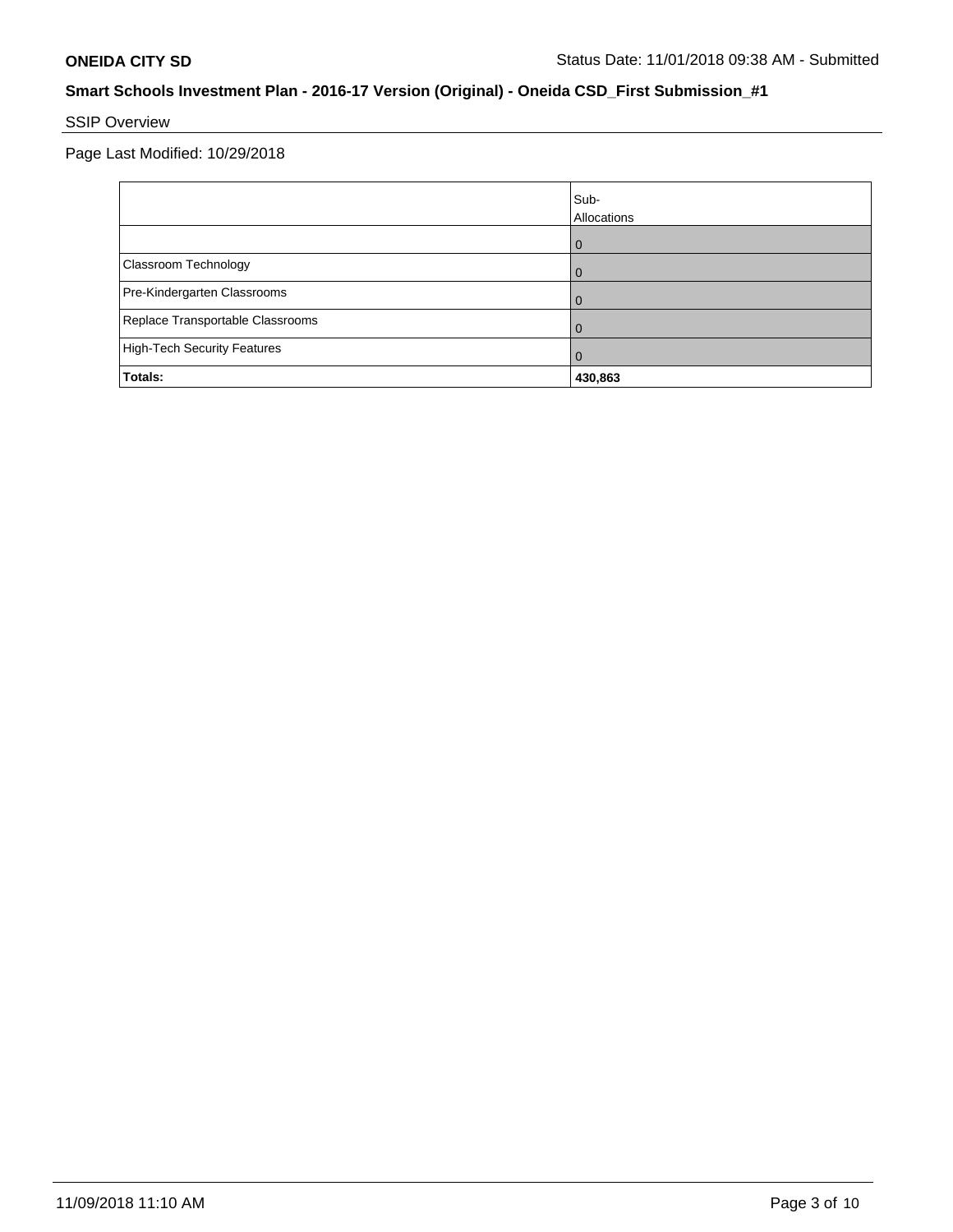#### School Connectivity

Page Last Modified: 10/29/2018

- **1. In order for students and faculty to receive the maximum benefit from the technology made available under the Smart Schools Bond Act, their school buildings must possess sufficient connectivity infrastructure to ensure that devices can be used during the school day. Smart Schools Investment Plans must demonstrate that:**
	- **• sufficient infrastructure that meets the Federal Communications Commission's 100 Mbps per 1,000 students standard currently exists in the buildings where new devices will be deployed, or**
	- **• is a planned use of a portion of Smart Schools Bond Act funds, or**
	- **• is under development through another funding source.**

**Smart Schools Bond Act funds used for technology infrastructure or classroom technology investments must increase the number of school buildings that meet or exceed the minimum speed standard of 100 Mbps per 1,000 students and staff within 12 months. This standard may be met on either a contracted 24/7 firm service or a "burstable" capability. If the standard is met under the burstable criteria, it must be:**

**1. Specifically codified in a service contract with a provider, and**

**2. Guaranteed to be available to all students and devices as needed, particularly during periods of high demand, such as computer-based testing (CBT) periods.**

#### **Please describe how your district already meets or is planning to meet this standard within 12 months of plan submission.**

The Oneida City School District meets the standards for high-speed connectivity.

The district currently has the following high-speed broadband connectivity in place:

- 1 GB connectivity coming into the district through the High School with connectivity out to the other buildings
- 4 Elementary buildings with 1GB connection
- 1 Middle School building with 1GB connection
- **1a. If a district believes that it will be impossible to meet this standard within 12 months, it may apply for a waiver of this requirement, as described on the Smart Schools website. The waiver must be filed and approved by SED prior to submitting this survey.**
	- □ By checking this box, you are certifying that the school district has an approved waiver of this requirement on file with the New York State Education Department.

#### **2. Connectivity Speed Calculator (Required)**

|                         | Number of<br><b>Students</b> | Multiply by<br>100 Kbps | Divide by 1000 Current Speed<br>to Convert to<br>Required<br>Speed in Mb | l in Mb | Expected<br>Speed to be<br>Attained Within Required<br>12 Months | Expected Date<br>When<br>Speed Will be<br>Met |
|-------------------------|------------------------------|-------------------------|--------------------------------------------------------------------------|---------|------------------------------------------------------------------|-----------------------------------------------|
| <b>Calculated Speed</b> | 2,220                        | 222,000                 | 222                                                                      | 1000    | 1000                                                             | (No<br>Response)                              |

## **3. Describe how you intend to use Smart Schools Bond Act funds for high-speed broadband and/or wireless connectivity projects in school buildings.**

The Oneida City School district's goal is to increase the number of wireless devices used by students in the instructional day. The plan includes a One-to-One and Two-to-One initiative.

The district currently has a managed wireless system in place with a centralized controller. With advances in wireless protocols, and additional devices being added to the network, the current switches and access points are antiquated and do not meet the needs of the district current and future initiatives. Due to the age of the District's current solution, SSBA funds in conjunction with E-Rate Category Two funds will be used to upgrade and enhance the current system. The wireless plan includes replacing outdated switches, increase cabling and adding and replacing access points district wide.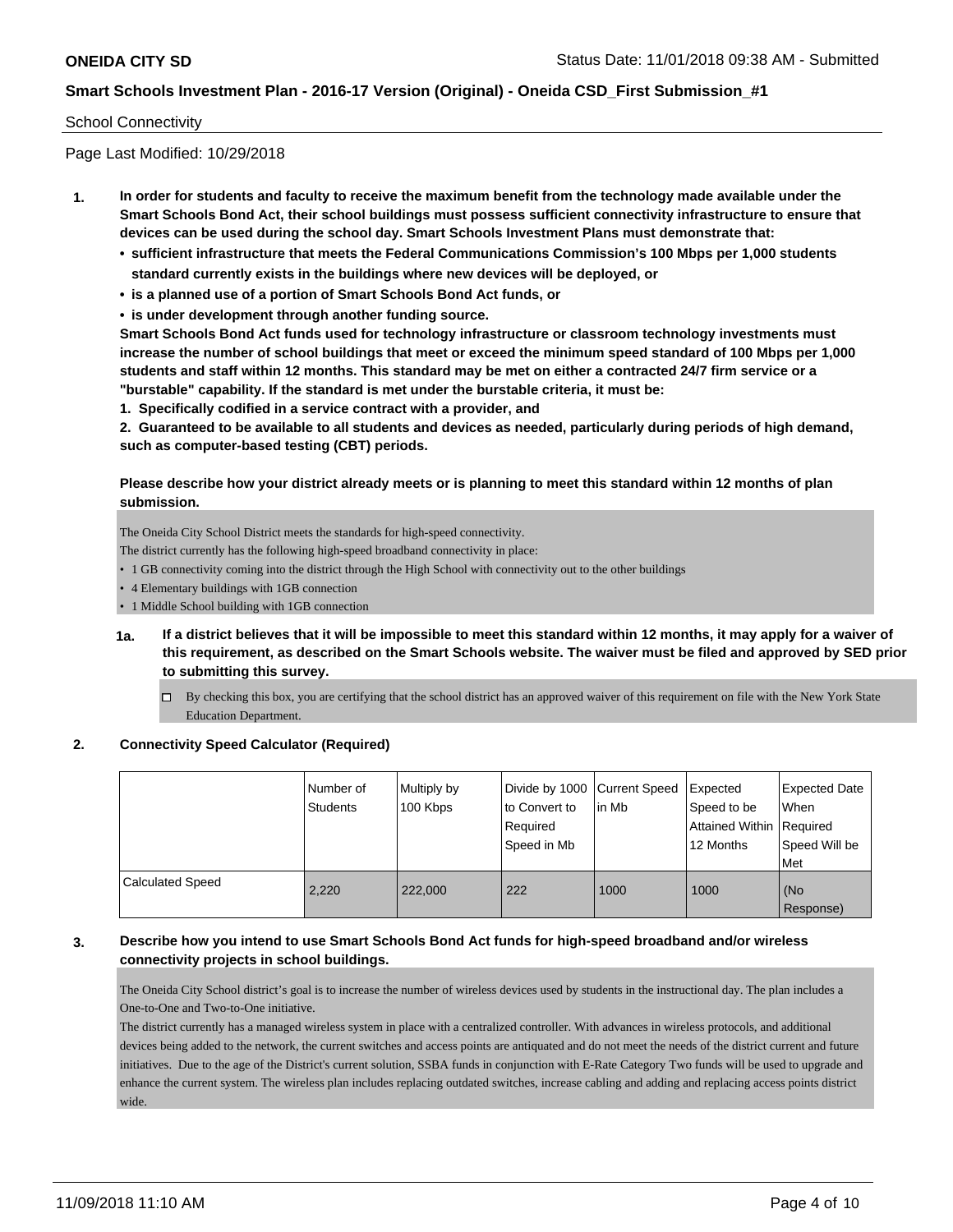#### School Connectivity

Page Last Modified: 10/29/2018

**4. Describe the linkage between the district's District Instructional Technology Plan and the proposed projects. (There should be a link between your response to this question and your response to Question 1 in Part E. Curriculum and Instruction "What are the district's plans to use digital connectivity and technology to improve teaching and learning?)**

The District Instructional Technology Plan outlines increasing the number of devices to move towards a 1-to-1 and 2-to-1 learning environment to better prepare our students as they become future ready. Improving the network backbone and wireless coverage district-wide will support district goals and initiatives. District goals include increasing the use of digital content, increase integration opportunities, increase communication, educate students about digital citizenship, and provide equitable access across all grade levels.

**5. If the district wishes to have students and staff access the Internet from wireless devices within the school building, or in close proximity to it, it must first ensure that it has a robust Wi-Fi network in place that has sufficient bandwidth to meet user demand.**

**Please describe how you have quantified this demand and how you plan to meet this demand.**

The Oneida City School District has consulted with the Mohawk Regional Information Center and Carousel Industries to determine the necessary bandwidth and equipment needs to support current operations and district initiatives. The current bandwidth has been deemed sufficient with room to support additional traffic on the network. With advances in wireless protocols, and additional devices being added to the network it has been determined that the current wireless infrastructure does not meet the needs of the district. Due to the age of the District's current solution, SSBA funds will be used to upgrade and enhance the current system district wide.

**6. As indicated on Page 5 of the guidance, the Office of Facilities Planning will have to conduct a preliminary review of all capital projects, including connectivity projects.**

**Please indicate on a separate row each project number given to you by the Office of Facilities Planning.**

| Project Number        |  |
|-----------------------|--|
| 25-14-00-01-7-999-005 |  |

**7. Certain high-tech security and connectivity infrastructure projects may be eligible for an expedited review process as determined by the Office of Facilities Planning.**

**Was your project deemed eligible for streamlined review?**

No

**8. Include the name and license number of the architect or engineer of record.**

| Name           | License Number |
|----------------|----------------|
| Jason Benedict | 312111         |

**9. If you are submitting an allocation for School Connectivity complete this table.**

**Note that the calculated Total at the bottom of the table must equal the Total allocation for this category that you entered in the SSIP Overview overall budget.** 

|                                            | Sub-<br>Allocation |
|--------------------------------------------|--------------------|
| Network/Access Costs                       | 89,672             |
| Outside Plant Costs                        | $\overline{0}$     |
| School Internal Connections and Components | 341,191            |
| Professional Services                      | $\overline{0}$     |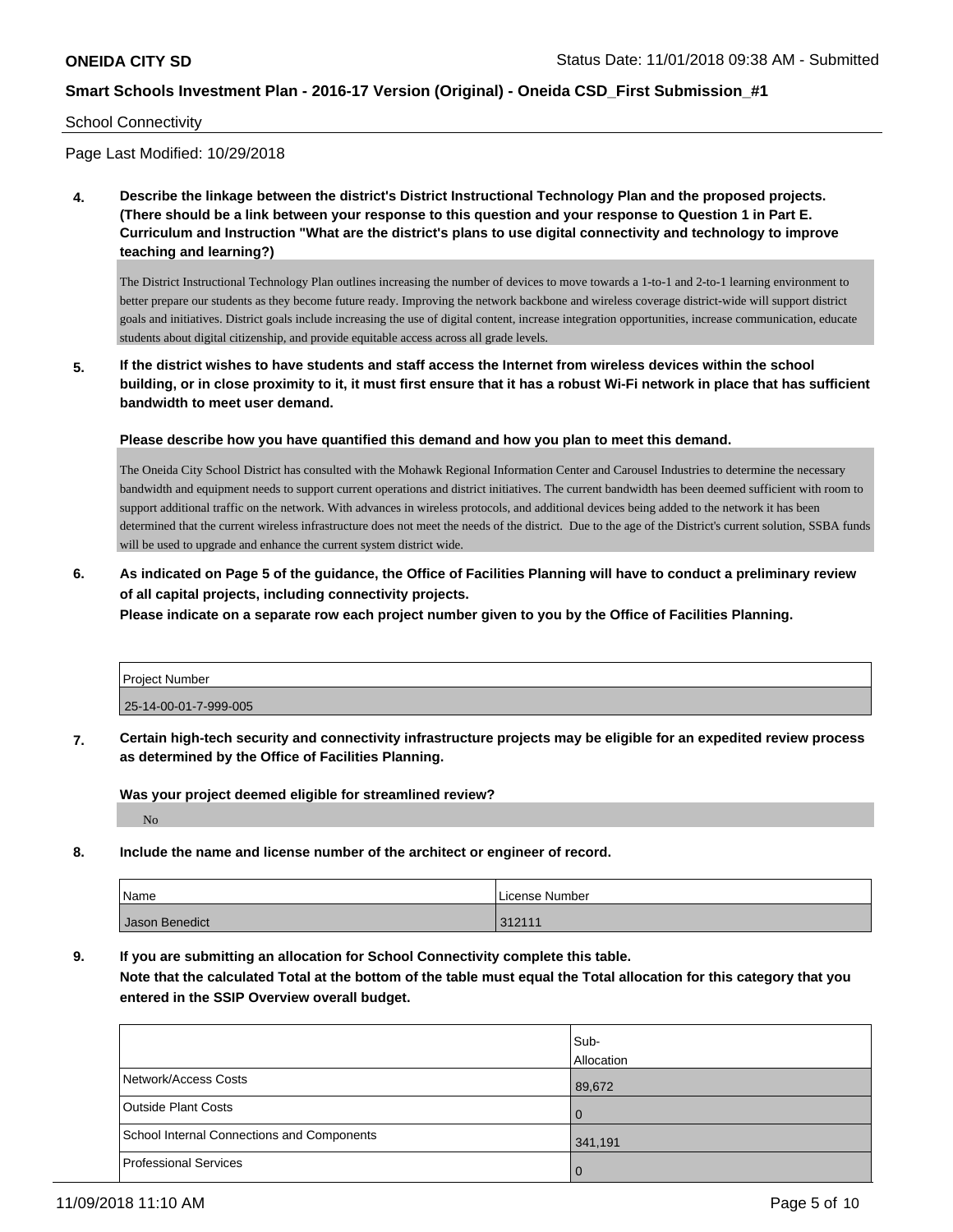School Connectivity

Page Last Modified: 10/29/2018

|                     | Sub-<br>Allocation |
|---------------------|--------------------|
| Testing             |                    |
| Other Upfront Costs |                    |
| <b>Other Costs</b>  |                    |
| <b>Totals:</b>      | 430,863            |

**10. Please detail the type, quantity, per unit cost and total cost of the eligible items under each sub-category. This is especially important for any expenditures listed under the "Other" category. All expenditures must be eligible for tax-exempt financing to be reimbursed through the SSBA. Sufficient detail must be provided so that we can verify this is the case. If you have any questions, please contact us directly through smartschools@nysed.gov. NOTE: Wireless Access Points should be included in this category, not under Classroom Educational Technology, except those that will be loaned/purchased for nonpublic schools.**

**Add rows under each sub-category for additional items, as needed.**

| Select the allowable expenditure<br>type.<br>Repeat to add another item under<br>each type. | Item to be purchased                                                                               | Quantity       | Cost per Item | <b>Total Cost</b> |
|---------------------------------------------------------------------------------------------|----------------------------------------------------------------------------------------------------|----------------|---------------|-------------------|
| Network/Access Costs                                                                        | Erate 70% JW047A AP-220-MNT-<br><b>W1W Access Point Mount</b>                                      | 50             | 3             | 150               |
| Network/Access Costs                                                                        | Erate 70% JW054A AP270 MNT-H1<br><b>Outdoor Access Point Mount</b>                                 | 3              | 15            | 45                |
| Network/Access Costs                                                                        | Erate 70% JW180A Aruba AP-277<br>Dual Radio Integrated Directional<br>Antenna Outdoor Access Point | $\mathbf{1}$   | 263           | 263               |
| <b>Network/Access Costs</b>                                                                 | Non Erate JW180A Aruba AP-277<br>Dual Radio Integrated Antenna<br><b>Outdoors Access Point</b>     | $\overline{2}$ | 878           | 1,756             |
| <b>Network/Access Costs</b>                                                                 | Erate 70% JW605AAE Aruba AW K12-<br>1 AirWave K12 Licenses                                         | 75             | 6             | 450               |
| Network/Access Costs                                                                        | Erate 70% JW736A Aruba 7205<br><b>Wireless Controller</b>                                          | $\mathbf{1}$   | 1.560         | 1,560             |
| <b>Network/Access Costs</b>                                                                 | Erate 70% JW778A Aruba k-12 7205<br><b>Controller License</b>                                      | 1              | 3,479         | 3,479             |
| <b>Network/Access Costs</b>                                                                 | Erate 70% JW797A Aruba AP-315<br>Radio Integrated AP                                               | 39             | 119           | 4,656             |
| <b>Network/Access Costs</b>                                                                 | Erate 70% JX936A Aruba AP-305<br>Radio Integrated Access Point                                     | 113            | 84            | 9,492             |
| <b>Network/Access Costs</b>                                                                 | Non Erate JX936A Aruba AP-305<br>Radio Integrated Access Point                                     | 64             | 278           | 17,792            |
| <b>Network/Access Costs</b>                                                                 | Erate 70% JW9836A Aruba 2920-48G<br><b>POE Switch</b>                                              | 70             | 611           | 42,770            |
| <b>Connections/Components</b>                                                               | Erate 70% JW9733A Aruba 2920 2                                                                     | 72             | 119           | 8,568             |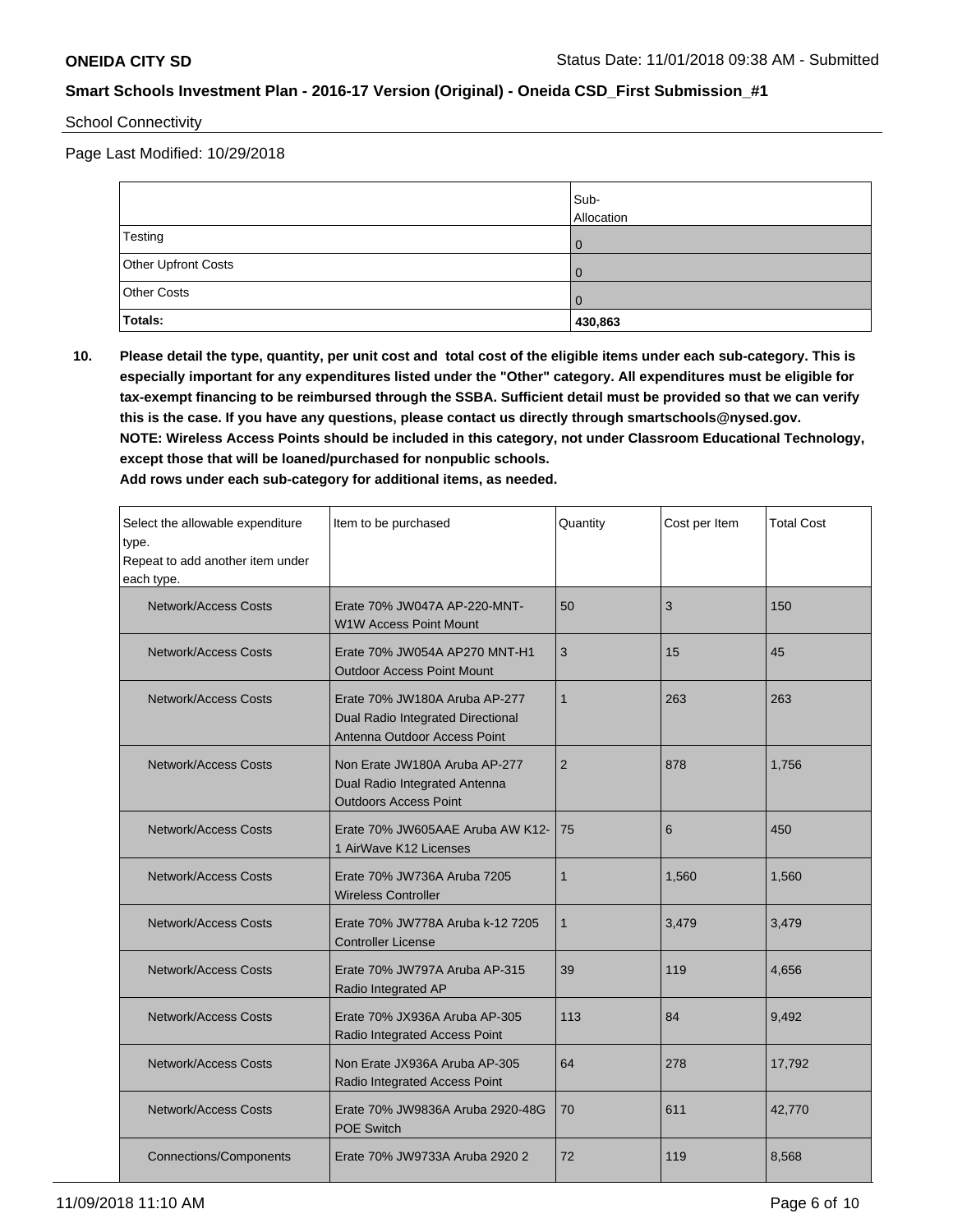# School Connectivity

## Page Last Modified: 10/29/2018

| Select the allowable expenditure<br>type.<br>Repeat to add another item under<br>each type. | Item to be purchased                                                       | Quantity       | Cost per Item | <b>Total Cost</b> |
|---------------------------------------------------------------------------------------------|----------------------------------------------------------------------------|----------------|---------------|-------------------|
|                                                                                             | Port Stacking Module                                                       |                |               |                   |
| <b>Connections/Components</b>                                                               | Erate 70% J9731A Aruba 2920 10 Gig<br>2 Port SFP Module                    | 36             | 117           | 4,212             |
| <b>Connections/Components</b>                                                               | Erate 70% J9152A Aruba HPE X132<br><b>SFP LC LRM Transciever</b>           | 43             | 106           | 4,558             |
| <b>Connections/Components</b>                                                               | Erate 70% J9734A Aruba 2920 0.5 M<br><b>Stacking Cable</b>                 | 53             | 17            | 901               |
| <b>Connections/Components</b>                                                               | Erate 70% J9735A Aruba 2920 1 M<br><b>Stacking Cable</b>                   | 17             | 22            | 374               |
| <b>Network/Access Costs</b>                                                                 | Erate 70% JL075A Aruba 3810M-<br>16SFP+ 2 Slot Switch                      | 3              | 1,348         | 4,044             |
| <b>Connections/Components</b>                                                               | Erate 70% JL085A Aruba X371 250W<br><b>Power Supply</b>                    | 6              | 103           | 618               |
| <b>Connections/Components</b>                                                               | Erate 70% J9578A Aruba 3800 5M<br><b>Stacking Cable</b>                    | $\overline{2}$ | 58            | 116               |
| <b>Connections/Components</b>                                                               | Erate 70% JL084A Aruba 3810 M 4-<br>port Stacking Module                   | $\overline{2}$ | 366           | 732               |
| <b>Connections/Components</b>                                                               | Erate 70% J8177C Aruba X121 1 Gig<br><b>SFP Transceiver</b>                | 5              | 92            | 460               |
| <b>Network/Access Costs</b>                                                                 | Erate 70% J9727A Aruba 2920 24 G<br><b>POE Switch</b>                      | 1              | 318           | 318               |
| <b>Connections/Components</b>                                                               | Erate 70% J9283B Aruba HPE X242<br>10G SFP 3M cable                        | 3              | 100           | 300               |
| <b>Network/Access Costs</b>                                                                 | Non-Erate JL258A Aruba 2930F 8G<br>POE 25FP+ Switch                        | $\overline{2}$ | 640           | 1,280             |
| <b>Connections/Components</b>                                                               | New Cat 6 Cable Runs including<br>hardware                                 | 276            | 423           | 116,748           |
| <b>Connections/Components</b>                                                               | Switch Installation                                                        | 1              | 87,000        | 87,000            |
| <b>Connections/Components</b>                                                               | <b>Configuration of Switches</b>                                           | 1              | 40,651        | 40,651            |
| <b>Connections/Components</b>                                                               | J9151A HPE X132 10G SFP+ LC LR<br>Transceiver                              | $\overline{c}$ | 1,984         | 3,968             |
| <b>Network/Access Costs</b>                                                                 | Non Erate J9727A Aruba 2920 24G<br>PoE Swtich                              | $\mathbf{1}$   | 1,057         | 1,057             |
| <b>Connections/Components</b>                                                               | Non Erate J9731A Aruba 2920 10 Gig<br>2 Port SFP Module                    | 1              | 389           | 389               |
| <b>Network/Access Costs</b>                                                                 | Non Erate JX936A Aruba AP-305<br>802.11n/ac Radio Integrated Antenna<br>AP | $\overline{2}$ | 280           | 560               |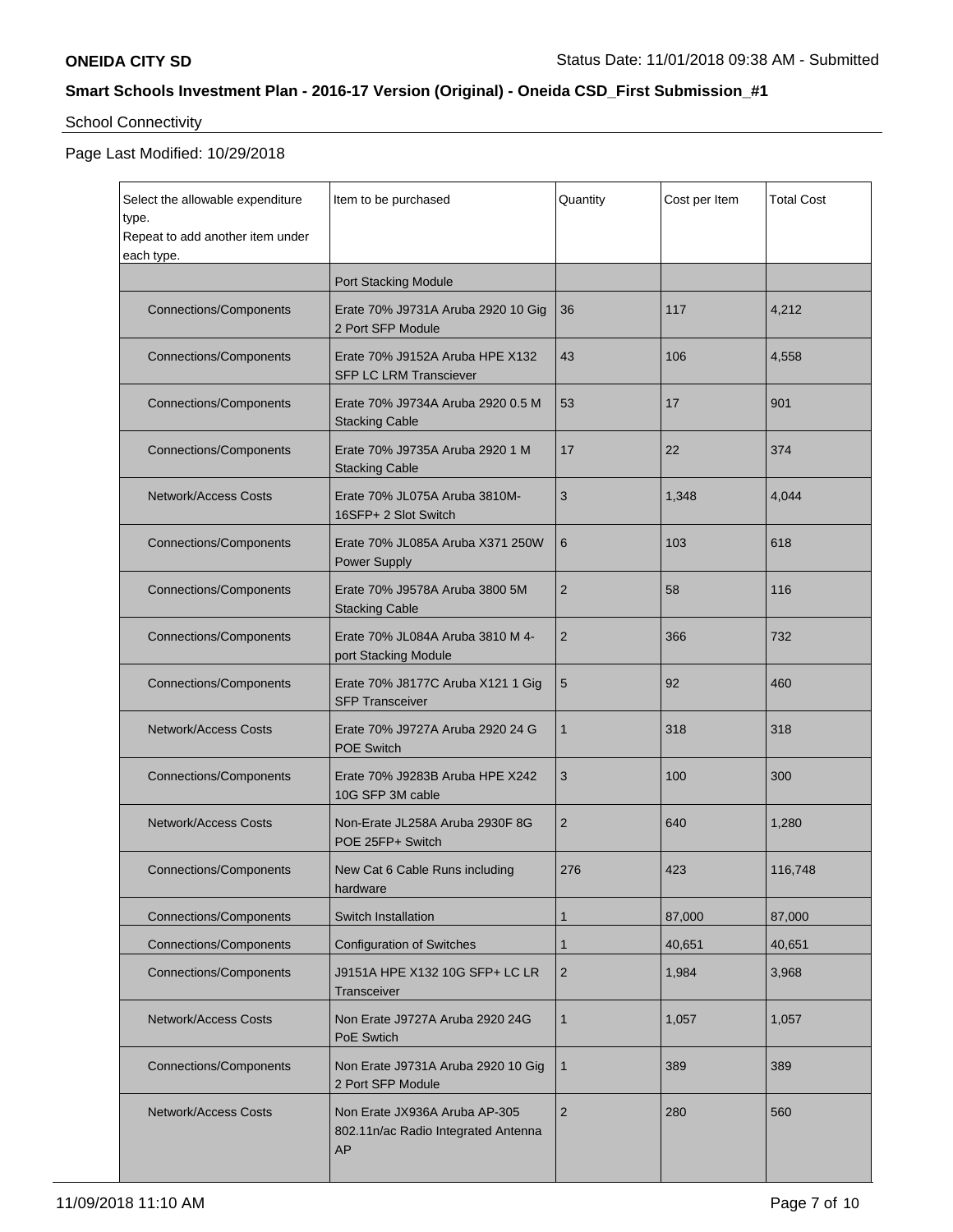# School Connectivity

Page Last Modified: 10/29/2018

| Select the allowable expenditure<br>type.<br>Repeat to add another item under<br>each type. | Item to be purchased                                                 | Quantity | Cost per Item | <b>Total Cost</b> |
|---------------------------------------------------------------------------------------------|----------------------------------------------------------------------|----------|---------------|-------------------|
| <b>Connections/Components</b>                                                               | Non Erate J9283B Aruba HPE X242<br>10G SFP 3M cable                  | 7        | 331           | 2,317             |
| Connections/Components                                                                      | Non Erate J9152A Aruba HPE X132<br><b>SFP LC LRM Transciever</b>     | 3        | 1,056         | 3,168             |
| <b>Connections/Components</b>                                                               | 6 Strand OM3 / OM2 Plenium Armored<br><b>Fiber with Terminations</b> | -1       | 66,111        | 66,111            |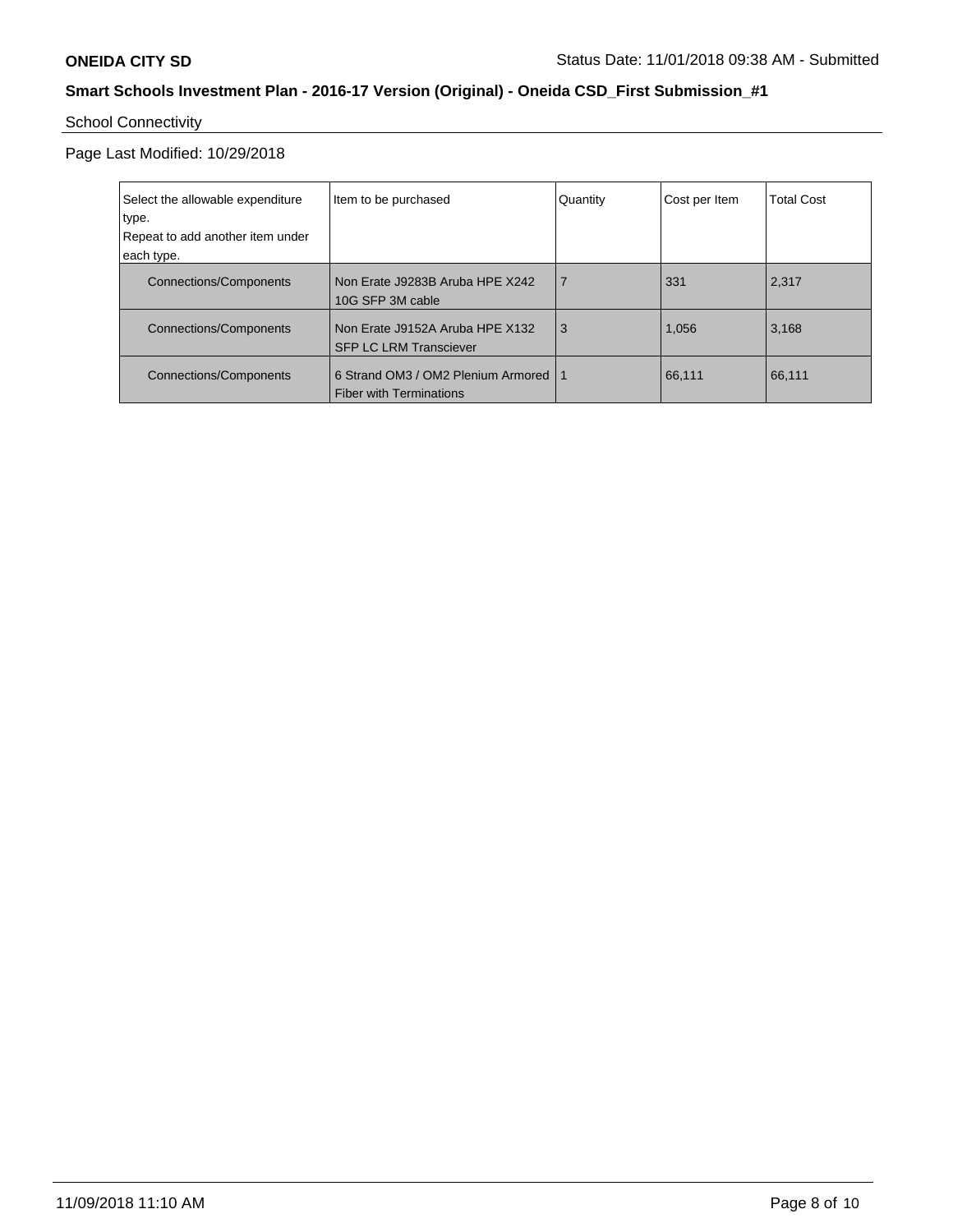Community Connectivity (Broadband and Wireless)

Page Last Modified: 11/18/2015

- **1. Describe how you intend to use Smart Schools Bond Act funds for high-speed broadband and/or wireless connectivity projects in the community.**
- **2. Please describe how the proposed project(s) will promote student achievement and increase student and/or staff access to the Internet in a manner that enhances student learning and/or instruction outside of the school day and/or school building.**
- **3. Community connectivity projects must comply with all the necessary local building codes and regulations (building and related permits are not required prior to plan submission).**

 $\Box$  I certify that we will comply with all the necessary local building codes and regulations.

**4. Please describe the physical location of the proposed investment.**

(No Response)

**5. Please provide the initial list of partners participating in the Community Connectivity Broadband Project, along with their Federal Tax Identification (Employer Identification) number.**

| <b>Project Partners</b> | Federal ID #  |
|-------------------------|---------------|
| (No Response)           | (No Response) |

**6. If you are submitting an allocation for Community Connectivity, complete this table. Note that the calculated Total at the bottom of the table must equal the Total allocation for this category that you entered in the SSIP Overview overall budget.**

|                              | Sub-Allocation |
|------------------------------|----------------|
| Network/Access Costs         | $\mathbf 0$    |
| <b>Outside Plant Costs</b>   | $\mathbf 0$    |
| Tower Costs                  | $\mathbf 0$    |
| Customer Premises Equipment  | 0              |
| <b>Professional Services</b> | $\mathbf 0$    |
| Testing                      | $\mathbf 0$    |
| <b>Other Upfront Costs</b>   | $\mathbf 0$    |
| <b>Other Costs</b>           | $\mathbf 0$    |
| <b>Totals:</b>               | 0              |

**7. Please detail the type, quantity, per unit cost and total cost of the eligible items under each sub-category. This is especially important for any expenditures listed under the "Other" category. All expenditures must be capital-bond eligible to be reimbursed through the SSBA. If you have any questions, please contact us directly through smartschools@nysed.gov.**

**Add rows under each sub-category for additional items, as needed.**